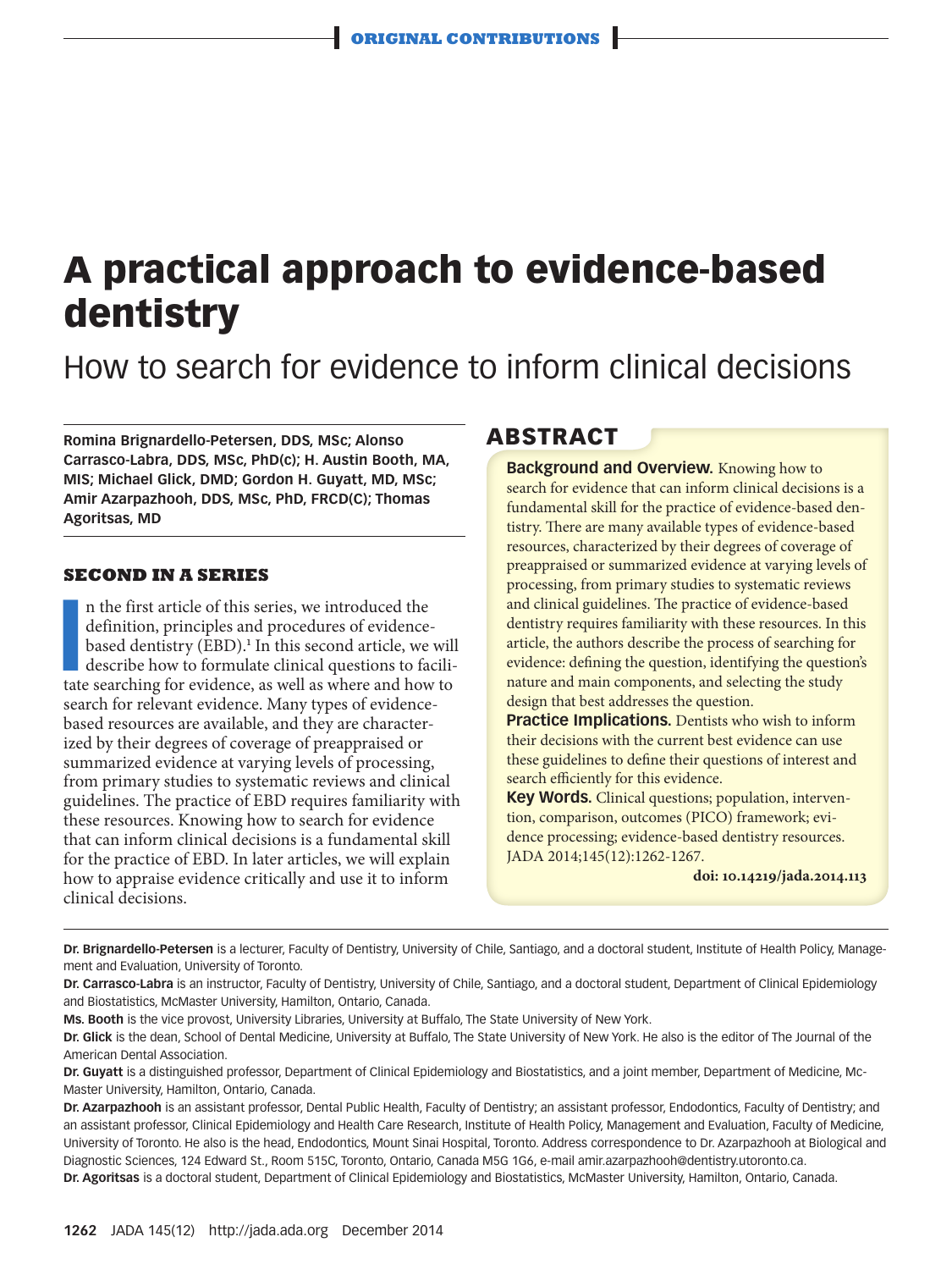## **WHY IS IT IMPORTANT TO KNOW HOW TO SEARCH FOR THE BEST CURRENT EVIDENCE?**

Because of the increasing number of new treatments and studies that address their effectiveness, knowing how to search for and use the best current evidence is a fundamental skill in clinical practice.2,3 Many oral health care professionals are familiar with PubMed (www.ncbi. nlm.nih.gov/pubmed). This high-volume database is the premier source for journal article information in the biomedical sciences. It includes abstracts for approximately 345,000 articles relevant to dentistry; 90,000 of these are studies relevant to therapy questions, and about 3,000 are systematic reviews, many of which can inform clinical practice directly. For example, when we entered "antibiotics for periodontitis" in PubMed, the total number of hits (citations that PubMed provides in response to the search) available (in October 2014) was more than 2,400—a number of studies much larger than any single practitioner could possibly review. Fortunately, there are strategies to search more efficiently for relevant articles, and furthermore there often are preferable strategies that lead to EBD resources that process and appraise the evidence, thus facilitating its use in clinical practice.

## **DEFINING THE QUESTION OF INTEREST**

Framing the question is a key step in the process of searching for evidence to inform clinical decisions.4 There are two main types of questions that will determine an efficient and relevant search strategy: background questions and foreground questions.<sup>4</sup> Background questions are aimed at eliciting descriptive information concerning clinical conditions, diagnostic tests or treatments. In other words, background questions deal with foundational knowledge such as definitions and mechanisms of action. Examples of background questions are "What is chronic periodontitis?" and "How does the laser caries detection system work?" Foreground questions are targeted questions about therapy and prevention, diagnosis, etiology and prognosis that directly inform clinical decision making. Examples of foreground questions are "Are antibiotics effective as an adjunctive therapy for treating patients with chronic periodontitis?" or "What is the diagnostic accuracy of the laser caries detection system?" This series of articles will focus—as, indeed, the process of EBD focuses—on finding evidence and using evidence that has to do with foreground questions.

The first step in formulating the question of interest is to identify the nature of the question, which is related directly to the type of evidence the search will target. The nature of clinical questions falls into four main areas<sup>4</sup>: - therapy or prevention, with questions aimed at assessing the effect of interventions on patient-important outcomes (example: "What is the effectiveness of antibiotics in preventing complications such as postoperative infections after third-molar extractions?");

 $\blacksquare$  harm or etiology, with questions aimed at evaluating how exposure to risk factors influences patientimportant outcomes (example: "Does giving toddlers milk instead of water to drink at night cause caries?"); diagnosis, with questions aimed at assessing the performance of a test in differentiating between patients with and without a condition or disease (example: "How useful is a periapical radiograph in detecting interproximal caries?");

rognosis, with questions aimed at estimating a patient's future course of disease on the basis of prognostic factors (example: "Are patients with diabetes at higher risk of experiencing complications after third-molar extractions than are patients without diabetes?").

Secondly, in addition to the nature of the question, we must identify the main components of the question. All types of questions typically have four main components, which vary depending on the nature of the question. The main components of therapy or prevention questions are  $\rightarrow$  population (the patients relevant to the question); intervention (the treatment or prevention strategy or, possibly, the harmful exposure of interest); - comparison (the management strategy used as a reference against which to compare the intervention);  $=$  outcomes (the consequences of the intervention in which we are interested).

The acronym PICO arises from these four components,<sup>4</sup> and from this point forward we will refer to these questions as "PICO questions." In questions of harm, etiology and prognosis, the intervention is replaced by exposure (the risk factor, intervention or prognostic factor), and the comparison usually is the absence of the risk or prognostic factor; in diagnostic questions, the intervention is replaced by the diagnostic test of interest and the comparison is referred to as the "reference standard." The PICO framework helps both to clarify the question and to guide the searching process. Table 1 shows the main components of the question, variations according to the nature of the question and some relevant examples.

Finally, we must identify the best type of primary study design to answer the clinical question. Depending on the nature of the question, EBD proposes a hierarchy of study designs, starting with those that minimize the risk of bias, which we should seek first to inform our clinical practice. For questions regarding therapy or prevention, well-designed and conducted randomized controlled trials (that is, clinical studies in which the researcher randomly assigns the intervention and comparison to the patients and follows them up to assess the occurrence of the outcomes of interest) should be preferred over observational studies, which are themselves superior to unsystematic clinical observations or case reports.5 For questions of harm, etiology and prognosis,

**ABBREVIATION KEY. EBD:** Evidence-based dentistry. **PICO:** Population, intervention, comparison, outcomes.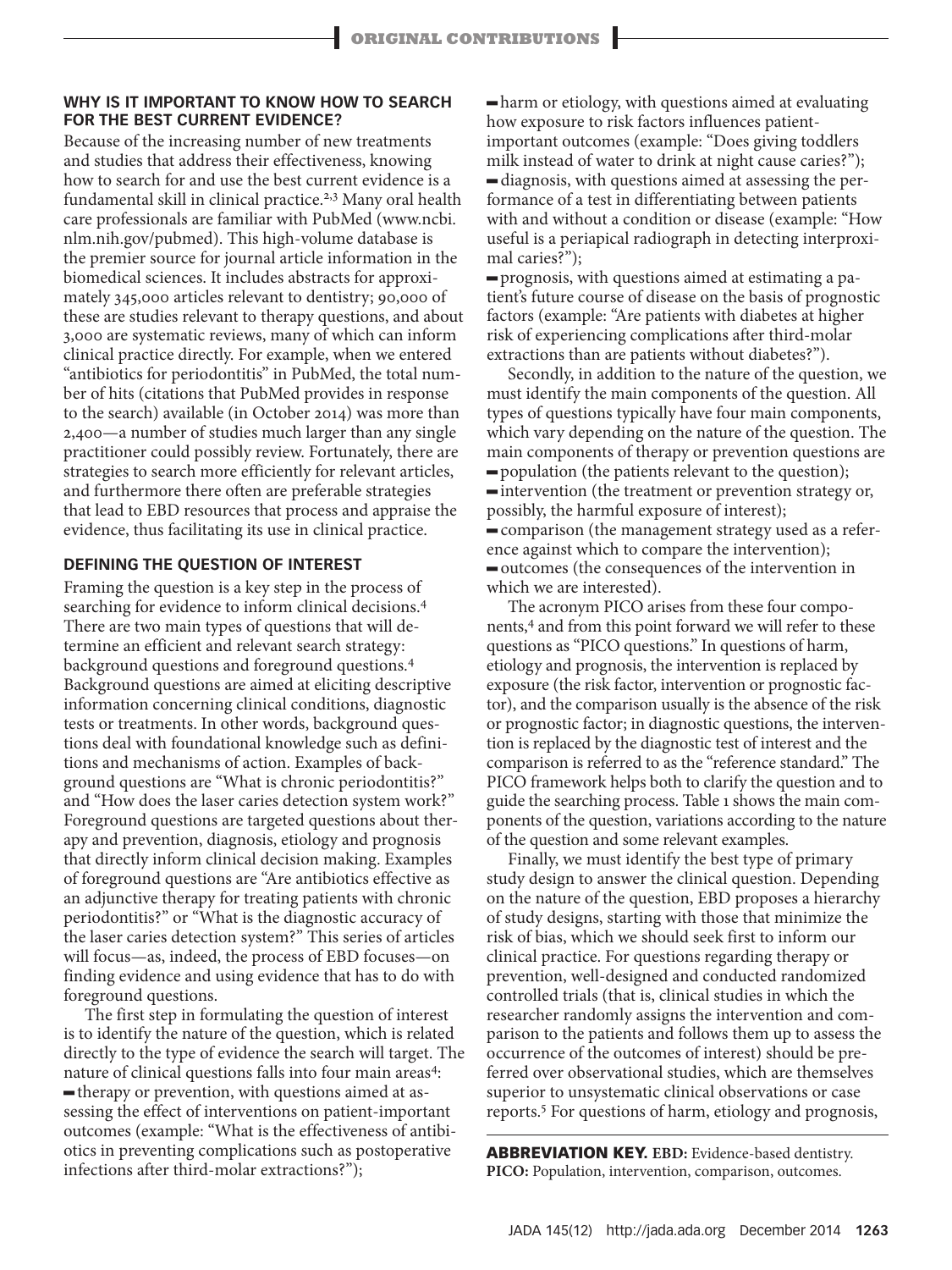generally the most appropriate designs (that is, those with the

# **TABLE 1 Main components and examples of clinical questions, according to their natures.**

|                                                   | lowest risk of bias) are                                                                                                                                       |                                                                      |                                                                       |                                                               |                                                                                                                                                   |                                                                                                                                                                     |
|---------------------------------------------------|----------------------------------------------------------------------------------------------------------------------------------------------------------------|----------------------------------------------------------------------|-----------------------------------------------------------------------|---------------------------------------------------------------|---------------------------------------------------------------------------------------------------------------------------------------------------|---------------------------------------------------------------------------------------------------------------------------------------------------------------------|
| <b>NATURE</b><br><b>OF THE</b><br><b>QUESTION</b> | <b>EXAMPLE</b>                                                                                                                                                 | <b>POPULATION</b>                                                    | <b>INTERVENTION</b><br><b>(EXPOSURE OR</b><br><b>DIAGNOSTIC TEST)</b> | <b>COMPARISON</b><br><b>(OR REFERENCE</b><br><b>STANDARD)</b> | <b>OUTCOMES</b>                                                                                                                                   | observational studies <sup>6</sup><br>in which the researcher                                                                                                       |
| <b>Therapy or</b><br><b>Prevention</b>            | What is the<br>effectiveness<br>of antibiotics<br>in preventing<br>complications such<br>as postoperative<br>infections after third-<br>molar extractions?     | <b>Patients</b><br>undergoing<br>third-molar<br>extractions          | Antibiotic<br>prophylaxis                                             | No prophylaxis                                                | Alveolar<br>osteitis,<br>surgical wound<br>infection                                                                                              | compares outcomes be-<br>tween groups exposed<br>and unexposed to<br>the risk or prognostic<br>factor of interest. For<br>questions regarding                       |
| <b>Harm or</b><br><b>Etiology</b>                 | Does giving toddlers<br>milk instead of water<br>to drink at night<br>cause caries?                                                                            | <b>Toddlers</b>                                                      | Drinking milk at<br>night                                             | Drinking water at<br>night                                    | Caries                                                                                                                                            | diagnostic test proper-<br>ties, the preferred study<br>designs are studies in<br>which the properties of                                                           |
| <b>Diagnosis</b>                                  | How useful is a<br>periapical radiograph<br>in detecting<br>interproximal caries?                                                                              | <b>Patients</b><br>suspected<br>of having<br>interproximal<br>caries | Periapical<br>radiograph                                              | <b>Bitewing</b><br>radiograph                                 | Diagnostic<br>accuracy (as<br>assessed by<br>means of true-<br>positive, true-<br>negative, false-<br>positive and<br>false-negative<br>findings) | the diagnostic test are<br>compared against those<br>of a reference stand-<br>ard; these usually are<br>cross-sectional stud-<br>ies. <sup>7</sup> We will describe |
| <b>Prognosis</b>                                  | Are patients with<br>diabetes at higher<br>risk of experiencing<br>complications<br>after third-molar<br>extractions than are<br>patients without<br>diabetes? | <b>Patients</b><br>undergoing<br>third-molar<br>extractions          | Presence of<br>diabetes                                               | Absence of<br>diabetes                                        | Pain, swelling,<br>trismus,<br>postoperative<br>infections                                                                                        | these study designs in<br>detail, as well as how<br>to appraise and use<br>them to inform clinical<br>practice, in subsequent<br>articles.                          |



**Figure.** Types of evidence, according to their level of processing and resources to find them. The figure illustrates how to navigate across available types of evidence-based dentistry (EBD) resources. The left panel illustrates the hierarchy of evidence for primary studies, the middle panel helps determine the type of evidence for which to look and the right panel illustrates where to search for such evidence. Depending on the nature of the question, primary studies follow a hierarchy of study designs from lower to higher risk of bias (left panel). They can be processed further into systematic reviews, where they are comprehensively synthesized, and then clinical guidelines, which move from evidence to recommendations (middle panel). Once the desired evidence has been determined, the pyramid of types of EBD resources (right panel) helps to choose the type of resource in which to search for the evidence. Efficient searches should start from the top—for example, with online sources of summaries (such as DynaMed). These typically include more processed evidence, providing the gist and links to selected guidelines and systematic reviews. If no answer is found, sources of preappraised research (such as Evidence-Based Dentistry Journal) provide synopsis of selected and methodologically sound reviews and studies. Finally, large databases of nonpreappraised research (such as PubMed) contain all current studies, yet often are diluted by numerous citations irrelevant to the question. Reproduced with permission of the American Medical Association from Agoritsas and colleagues.<sup>8</sup> Copyright © 2015 American Medical Association.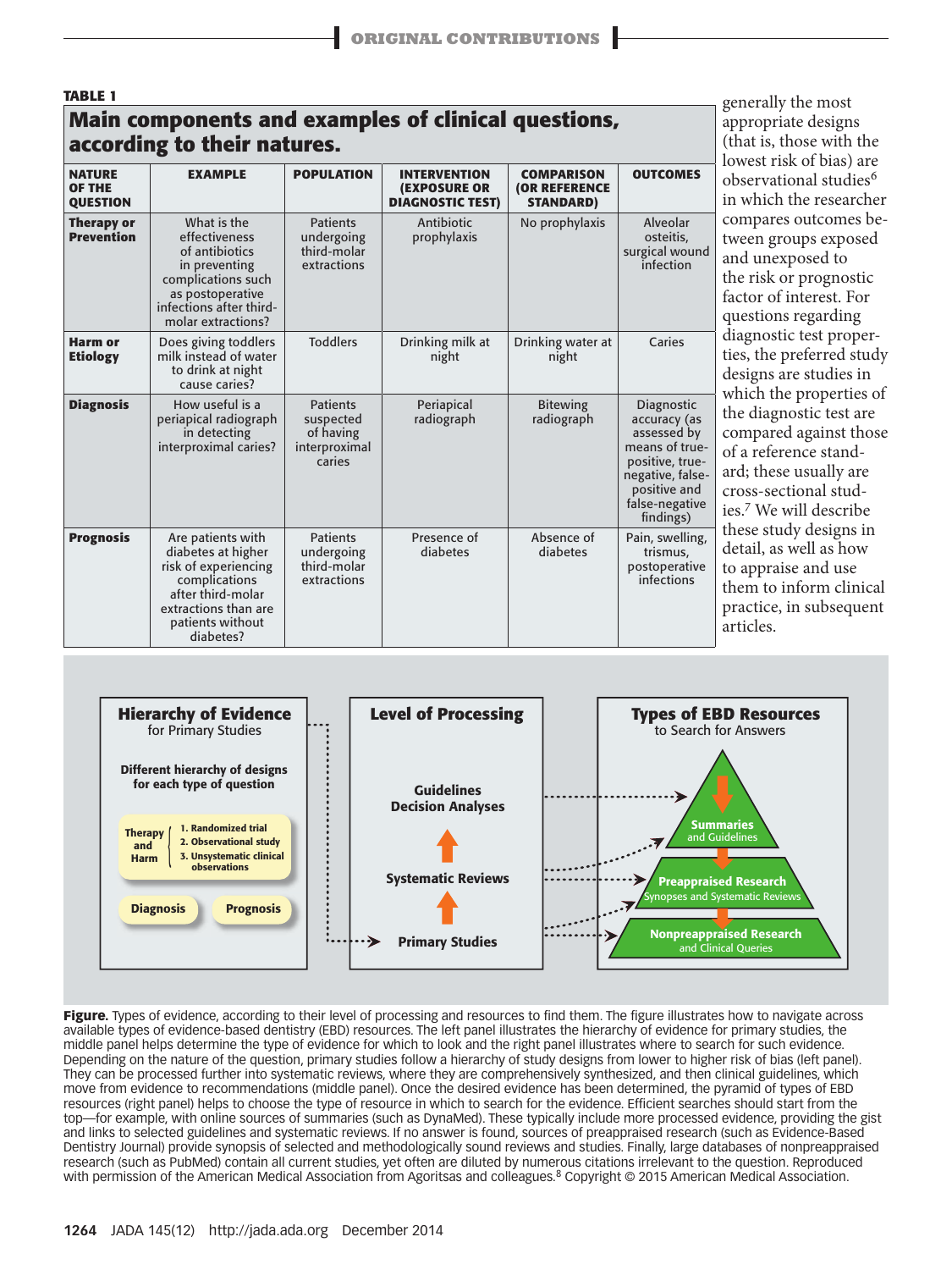#### **EVIDENCE ACCORDING TO LEVELS OF PROCESSING**

**TABLE 2**

In addition to the study design corresponding to each type of question, we can find evidence at different levels of processing (Figure<sup>8</sup>). Studies such as randomized clinical trials and observational studies correspond to primary, or stand-alone, studies. These primary studies can be summarized in systematic reviews that address a focused clinical question in a comprehensive and reproducible manner.<sup>9</sup> Rigorous systematic reviews involve the use of explicit eligibility criteria to guide comprehensive searches for primary studies addressing the question of interest. Systematic reviews critically appraise the risk of bias of all included studies, the applicability or directness of the studies in answering the question and, when appropriate, combine the results of the primary studies to provide a pooled effect estimate across studies considering issues of both precision and consistency of results. Because well-designed

|                                                           | evidence to inform clinical decisions.*                                                      |                                                                                                 |                                                                                                          |  |
|-----------------------------------------------------------|----------------------------------------------------------------------------------------------|-------------------------------------------------------------------------------------------------|----------------------------------------------------------------------------------------------------------|--|
| <b>TYPE OF RESOURCE</b>                                   | <b>RESOURCE</b>                                                                              | <b>CONTENT</b>                                                                                  | <b>AVAILABILITY</b>                                                                                      |  |
| <b>All Levels</b><br>(Comprehensive<br><b>Resources</b> ) | <b>American Dental</b><br><b>Association (ADA) Center</b><br>for Evidence-Based<br>Dentistry | Guidelines, critical<br>summaries, systematic<br>reviews                                        | Free access to ADA<br>members                                                                            |  |
|                                                           | Trip                                                                                         | Clinical practice<br>guidelines, synopses,<br>systematic reviews,<br>primary studies and others | Free access for searching<br>citations                                                                   |  |
|                                                           | <b>SUMSearch</b>                                                                             | Clinical practice<br>guidelines, systematic<br>reviews and primary<br>studies                   | Free access for searching<br>citations                                                                   |  |
|                                                           | Epistemonikos<br>Systematic reviews,<br>summaries, primary<br>studies                        |                                                                                                 | Free access for searching<br>citations and to abstracts                                                  |  |
| <b>Summaries and</b>                                      | UpToDate                                                                                     | <b>Summaries</b>                                                                                | Subscribers only                                                                                         |  |
| <b>Guidelines</b>                                         | DynaMed                                                                                      | <b>Summaries</b>                                                                                | Subscribers only                                                                                         |  |
|                                                           | <b>National Guideline</b><br>Clearinghouse                                                   | Clinical practice guidelines                                                                    | Free access                                                                                              |  |
| <b>Preappraised</b><br><b>Resources</b>                   | <b>Evidence-Based Dentistry</b><br>Journal                                                   | Synopses                                                                                        | Free access for searching<br>citations and free access<br>to abstracts                                   |  |
|                                                           | Journal of Evidence-Based<br><b>Dental Practice</b>                                          | Synopses                                                                                        |                                                                                                          |  |
|                                                           | The Dental Elf                                                                               | Synopses                                                                                        | Free access                                                                                              |  |
|                                                           | The Journal of the<br><b>American Dental</b><br>Association                                  | Synopses and systematic<br>reviews                                                              | Free access for searching<br>citations and free access<br>to abstracts                                   |  |
|                                                           | Oral Health Group,<br>Cochrane Collaboration                                                 | Systematic reviews                                                                              | Free access for searching<br>citations and free access<br>to abstracts                                   |  |
| Nonpreappraised<br><b>Resources</b>                       | PubMed                                                                                       | Systematic reviews and<br>primary studies                                                       | Free access for searching<br>citations, free access to<br>abstracts, and free access<br>to some articles |  |
|                                                           | Embase                                                                                       | Systematic reviews and<br>primary studies                                                       | Subscribers only                                                                                         |  |
|                                                           | <b>Cochrane Central Register</b><br>of Controlled Trials                                     | <b>Primary studies</b>                                                                          | Free access for searching<br>citations                                                                   |  |

**Types of evidence-based dentistry resources: where to fi nd** 

\* Most of the resources that allow free searching for citations also provide links to sources where the full text of these citations can be found, depending on personal or institutional access.

and well-conducted systematic reviews include all the body of highest-quality evidence relevant to a clinical question, using systematic reviews (when available) to inform clinical practice is advantageous.

Clinical practice guidelines represent a higher level of processing in which the evidence is processed further to inform clinical recommendations. Clinical practice guidelines are "systematically developed statements to assist practitioner and patients decisions about appropriate health care for specific clinical circumstances."10 In moving from evidence to recommendations, the entire body of evidence is integrated along with its level of confidence regarding important outcomes, the balance between benefits and harms, patients' values and prefer-

ences and considerations of use of resources.11 We will explain this process in more detail in subsequent articles in this series.

Like clinical guidelines, decision analysis and health technology assessments also process the evidence beyond the level of systematic review. Decision analysis involves the use of mathematical models that facilitate the estimation of consequences of health care decisions by integrating evidence regarding effectiveness, costs and assumptions about health utilities.<sup>12</sup> Health technology assessments are defined as "a form of policy research that systematically examines the short- and long-term consequences—in terms of health and resource use—of the application of a health technology."<sup>13</sup>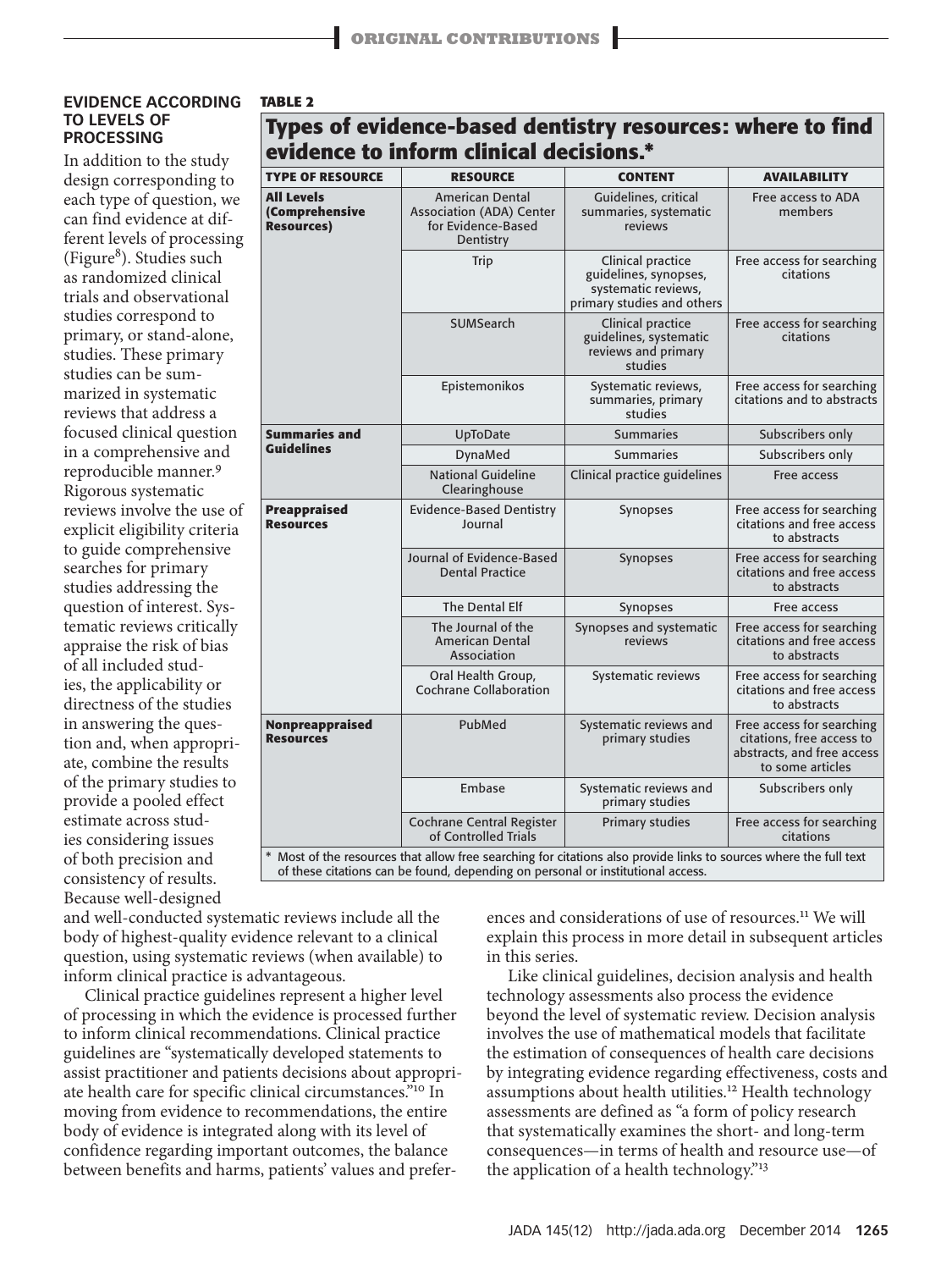| <b>TABLE 3</b>                                                                                                |                                                             |                                                            |                          |                                                                                                                 |                                                                    |  |  |  |  |  |  |
|---------------------------------------------------------------------------------------------------------------|-------------------------------------------------------------|------------------------------------------------------------|--------------------------|-----------------------------------------------------------------------------------------------------------------|--------------------------------------------------------------------|--|--|--|--|--|--|
| <b>Examples of search terms and ways to combine them,</b><br>based on the PICO* framework.                    |                                                             |                                                            |                          |                                                                                                                 |                                                                    |  |  |  |  |  |  |
| WHAT IS THE EFFECTIVENESS OF ANTIBIOTICS IN PREVENTING COMPLICATIONS AFTER<br><b>THIRD-MOLAR EXTRACTIONS?</b> |                                                             |                                                            |                          |                                                                                                                 |                                                                    |  |  |  |  |  |  |
| <b>PICO</b>                                                                                                   | <b>Population</b>                                           | <b>Intervention</b>                                        | <b>Comparison</b>        | <b>Outcomes</b>                                                                                                 | <b>Type of study</b>                                               |  |  |  |  |  |  |
| <b>Framework</b><br><b>Component</b>                                                                          | <b>Patients</b><br>undergoing<br>third-molar<br>extractions | Antibiotic<br>prophylaxis                                  | <b>No</b><br>prophylaxis | Postoperative<br>complications:<br>pain, swelling,<br>trismus, surgical<br>site infection,<br>alveolar osteitis | Systematic<br>reviews,<br>randomized<br>controlled trials          |  |  |  |  |  |  |
| and<br>and<br>and<br>and                                                                                      |                                                             |                                                            |                          |                                                                                                                 |                                                                    |  |  |  |  |  |  |
| <b>Simple</b><br><b>Search</b><br><b>Strategy</b>                                                             | Third molar                                                 | Antibiotic<br>prophylaxis                                  | Not applicable           | Postoperative<br>complications                                                                                  | Systematic<br>reviews                                              |  |  |  |  |  |  |
| <b>Complex</b><br><b>Search</b><br><b>Strategy</b>                                                            | Third molar<br><b>AND adults</b>                            | Amoxicillin<br>OR (clavulanic<br>acid) OR<br>metronidazole | Placebo                  | Pain OR swelling<br>OR trismus OR<br>(surgical wound)<br>infection OR dry<br>socket                             | (Systematic<br>reviews) OR<br>(randomized<br>controlled<br>trials) |  |  |  |  |  |  |
| * PICO: Population, intervention, comparison, outcomes.                                                       |                                                             |                                                            |                          |                                                                                                                 |                                                                    |  |  |  |  |  |  |

## **WHICH RESOURCES SHOULD WE USE TO FIND EVIDENCE?**

The types of resources vary considerably in the level or extent to which they summarize the evidence. There are three levels of resources: summaries and guidelines, preappraised research, and nonpreappraised research. The figure illustrates the types of evidence according to the degree of processing or summary involved and the resources that can be used to find those types of evidence. It is more efficient to start looking for answers at higher levels of processing and summary. Table 2 shows current resources for evidence to inform clinical practice.

**Types of resources.** *All levels (comprehensive resources).* Fortunately, some types of EBD resources provide access to evidence in all levels, whereas others specialize in one type. One example of a resource that provides access to many types of evidence is the American Dental Association's Center for Evidence-Based Dentistry (http://ebd.ada.org/en/evidence/). Another helpful site is Trip (www.tripdatabase.com), a search engine that retrieves evidence, images, videos and patient information leaflets. Trip allows the search to be refined according to the level of its processing—for example, providing filters to enable the user to access only evidence-based synopses, systematic reviews, guidelines and controlled trials. Similar resources include SUMSearch (http:// sumsearch.org) and Epistemonikos (www.epistemonikos.org).

*Summaries and guidelines.* Resources that provide access to online summaries include UptoDate (www.uptodate.com) and DynaMed (https://dynamed.ebscohost. com). These resources provide summaries of the body of evidence regarding a topic (that is, not necessarily limited to one specific PICO question)—for example, preventive dental care and counseling for infants and

young children. Although these two resources do not have sections dedicated specifically to dentistry, there are summaries of topics relevant to dental practitioners. Guidelines also provide actionable recommendations to inform clinical practice. These can be found in resources such as the National Guideline Clearinghouse (www.guideline.gov).

*Preappraised resources.* Preappraised research includes systematic reviews, which (as stated earlier) appraise the risk of bias of individual studies, and synopses, which are studies or systematic reviews selected for higher methodological standards and clinical relevancy. Moreover, EBD resources vary in the degree of critical appraisal of these

selected studies, some adding a short commentary by an expert in the field. Resources in which synopses can be found include the journal Evidence-Based Dentistry (www.nature.com/ebd/index.html), The Journal of Evidence-Based Dental Practice (www.journals.elsevier. com/journal-of-evidence-based-dental-practice/) and The Dental Elf (www.thedentalelf.net). In addition, The Journal of the American Dental Association publishes a critical summary of systematic reviews in every issue. Many dental journals, including JADA, publish systematic reviews, but the most useful resource in finding systematic reviews relevant to the dental practitioner is the Cochrane Oral Health Group, a review group from the Cochrane Collaboration (http://ohg.cochrane.org/ reviews) that constantly is publishing and updating systematic reviews focused on questions considered to be a priority for current oral health care professionals.

*Nonpreappraised resources.* Finally, nonpreappraised resources (that is, those that provide access to primary studies), are found in large electronic databases such as PubMed (www.ncbi.nlm.nih.gov/pubmed/), Embase (www.elsevier.com/online-tools/embase) and the Cochrane Central Register of Controlled Trials (www. cochrane.org/editorial-and-publishing-policy-resource/ cochrane-central-register-controlled-trials-central). These databases also allow filtering to search for specific study designs and clinical topics.

**Choosing resources.** Dentists should consider two main factors when choosing which type of resource to consult to inform evidence-based practice. First, the resource should be based on the current best evidence. For example, in the case of summaries and guidelines, these resources should have an explicit and transparent assessment of the evidence used. Guidelines also should